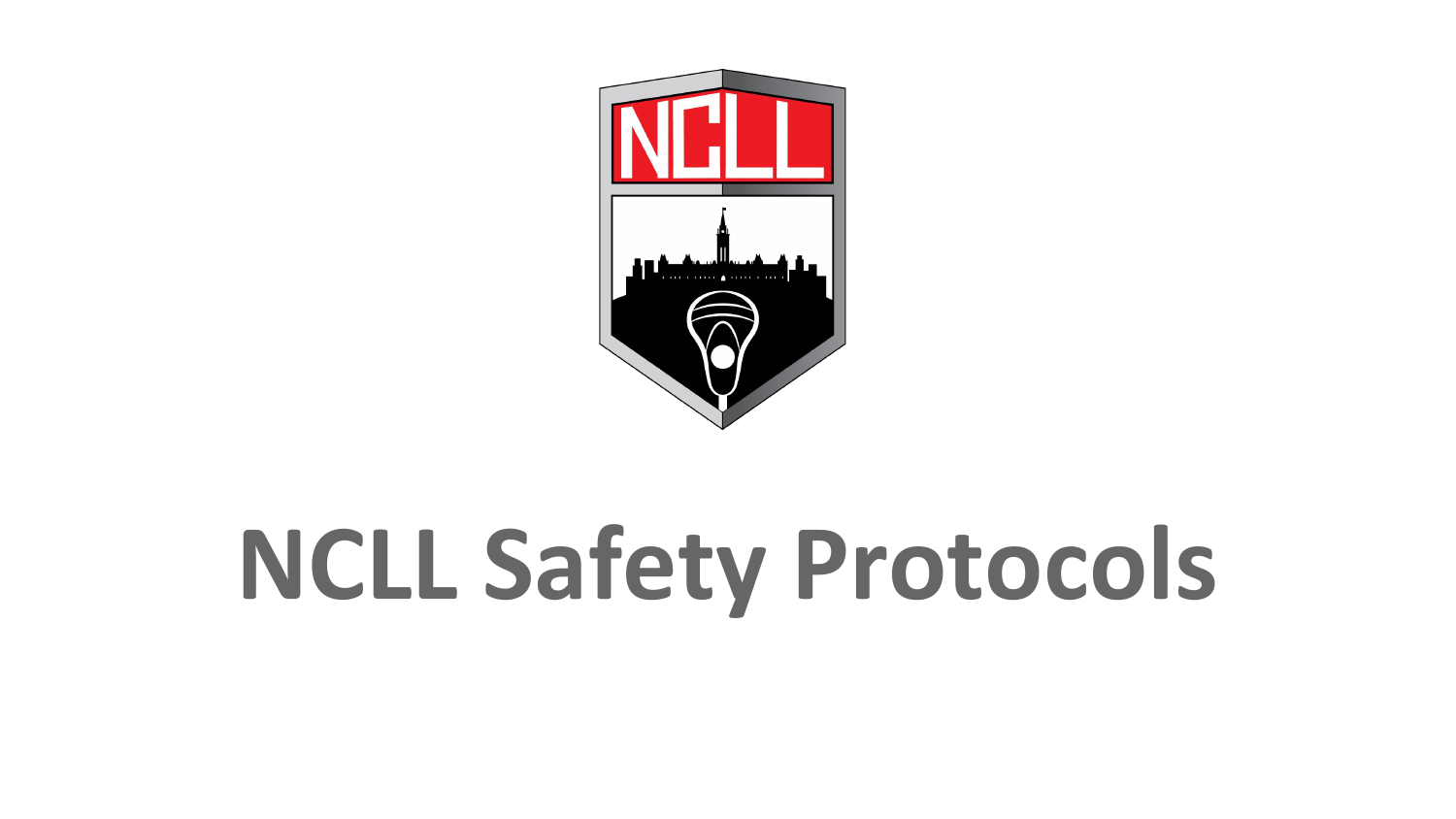# **Return to Play Protocol**

•ALL PLAYERS, if you are not feeling 100% and have come into contact with anyone showing symptoms of COVID-19 or illness do not attend.

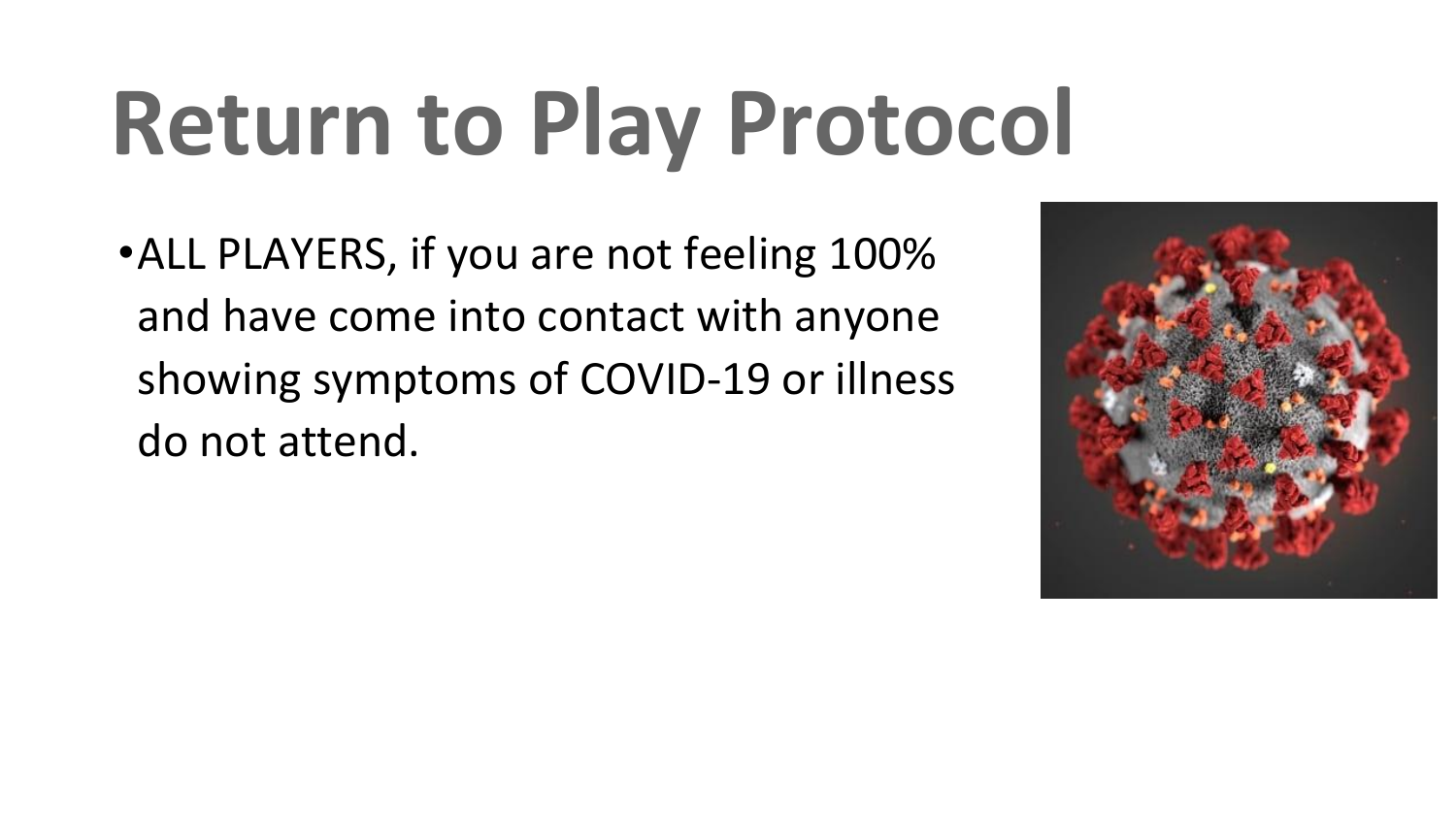## **BEFORE AND DURING TRAINING**

- Prior to training sessions, players are to get dressed (Helmets, gloves, arm guards, shoes, jock) in their car.
- Players should enter the pads via the designated markers and head directly to their pad at game time.
- Players are not permitted to touch any balls or equipment by hand/glove.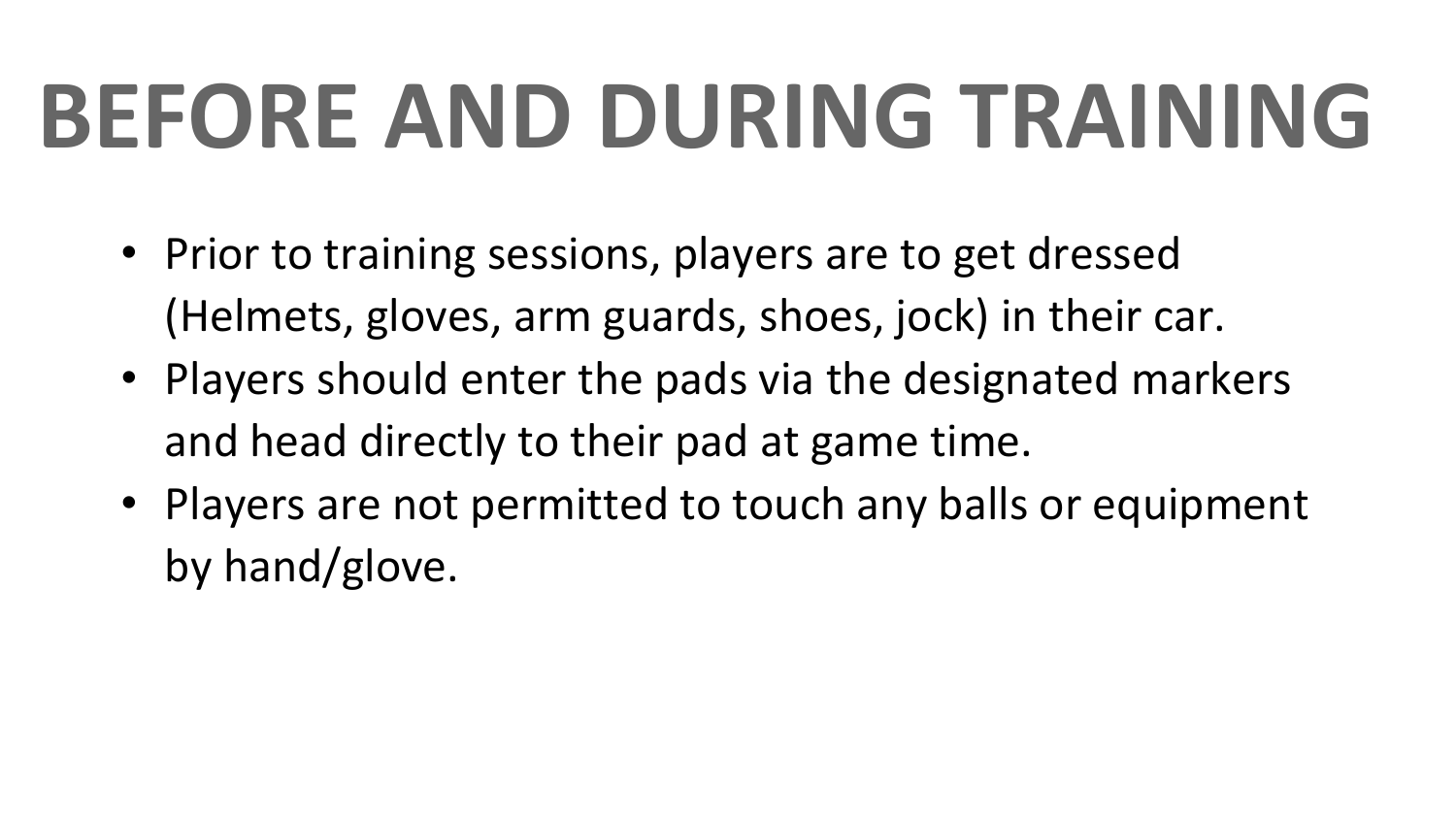- Players should clean and disinfect themselves before returning to their car.
- Where available, hand sanitizer will be provided at the fields.
- As an additional precaution, players should pack their own hand sanitizer and wipes.
- Players should wash and clean masks, clothing and wipe down equipment as soon as possible following each training session.

# **DISINFECT**

**SANITIZE** 

**CLEAN**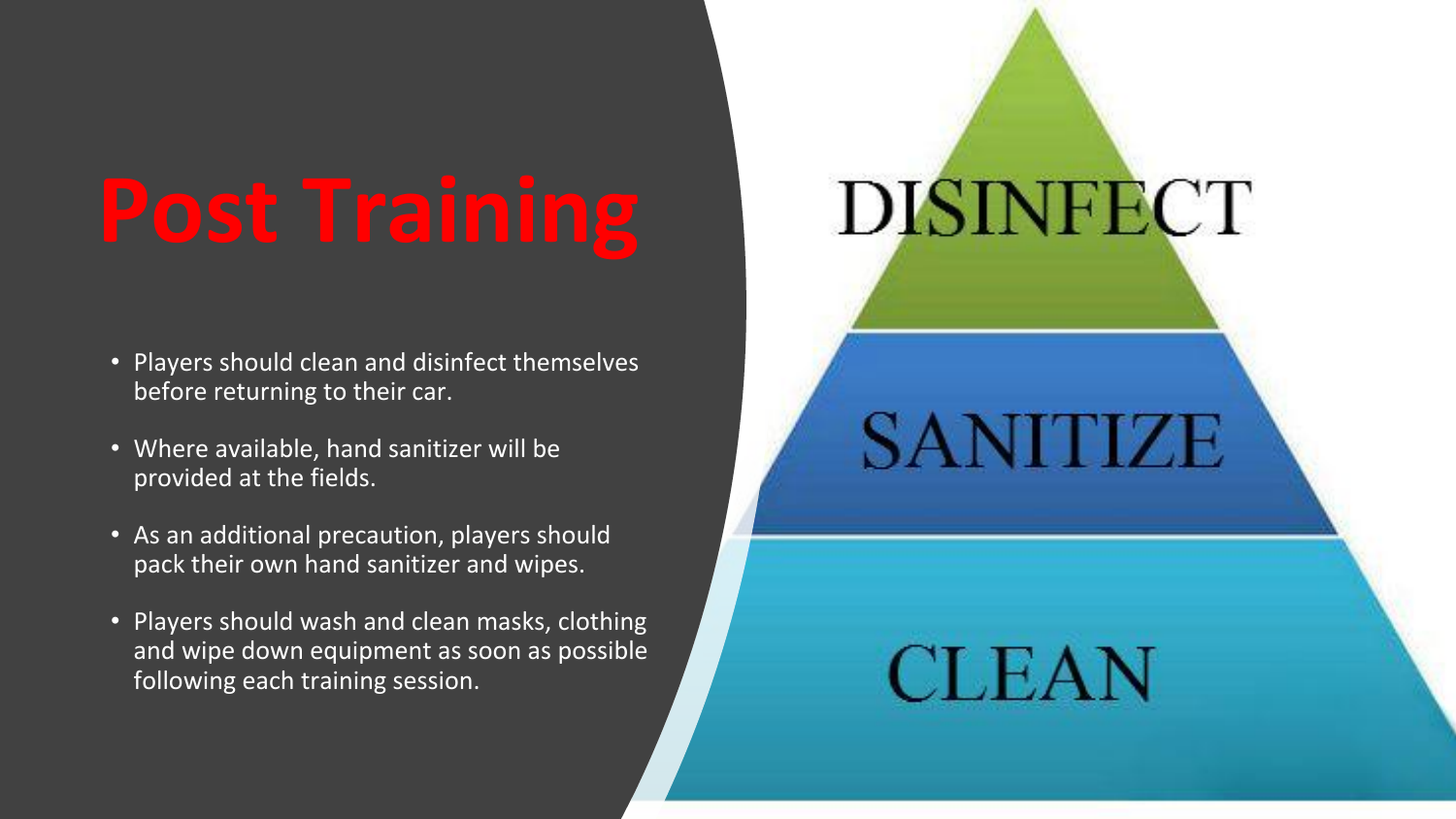## **SYMPTOMATIC PERSONS**

- If you develop symptoms parents or players shall notify via email @ info@ncll.ca
- Follow Ottawa Public Health directives
- Based on Provincial protocols, persons will be required to self-isolate and remain home from training for 14 days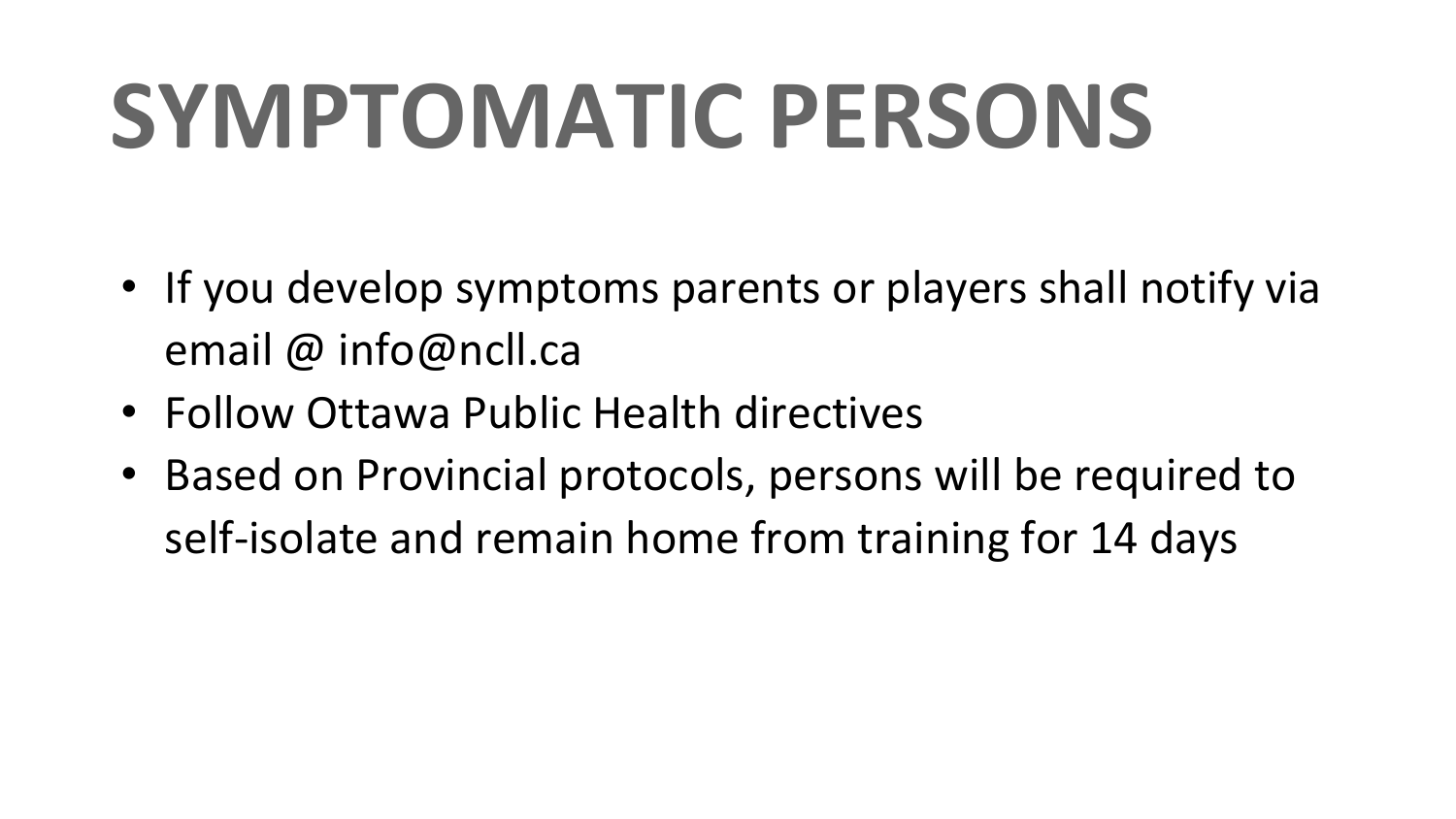## **Symptomatic Persons**

**All Players and Club personnel shall immediately notify Club staff if he or she suspects meeting someone that has COVID-19. The following are common symptoms of COVID-19:**

- ∙ **Cough**
- ∙ **Shortness of breath**
- ∙ **Chest pain**
- ∙ **Feeling feverish/chills**
- ∙ **Muscle pain (not exercise-related)**
- ∙ **New loss of smell or taste**
- ∙ **Gastrointestinal symptoms (nausea, vomiting and/or diarrhea)**
- ∙ **Sinus or cold-like symptoms (headache, congestion/runny nose, sore throat)**
- ∙ **Fever (temperature > 99.5°F or > 37.5°C)**